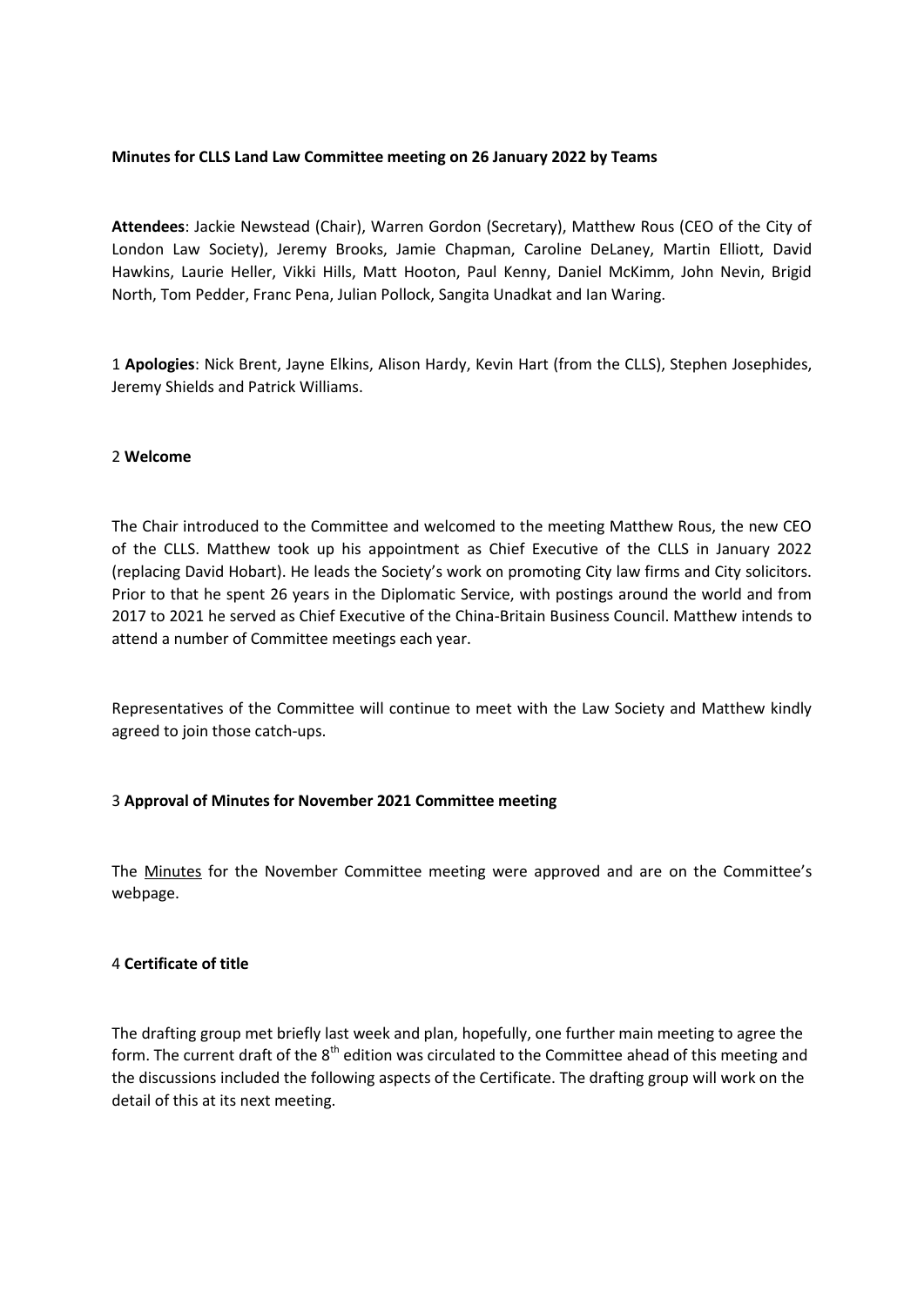- The Valuers clause will be removed and instead a footnote will highlight the points referred to in the clause.
- The new share sale wording in clause 4 (the Confirmation of statements provision), which entails little change to the existing "Seller" wording – the "Seller" definition will be important.
- The form of certificate clause 5, to highlight that this is subject to any disclosures.
- There will be a statement that "We have not investigated whether the National Security and Investment Act 2021 applies to the Transaction" reflecting the difficulties for the certifying firm of confirming whether the Act applies in all the circumstances of the transaction and also to avoid a certifying firm unwittingly taking on any liability if the Act does apply and this is not highlighted in the Certificate.
- The Schedule 3 statement that Benefits have been protected will be stated to be subject to any Disclosure.
- There will be no statement for TUPE, which was considered to be an inappropriate topic for the Certificate.

## **Action: Drafting group to meet in February to seek to agree the form of the Certificate.**

## 5 **Commercial Rent (Coronavirus) Bill for COVID rent arrears**

The Property Litigation Association and the Property Bar Association have each submitted evidence to Parliament, highlighting areas of concern with the current drafting of the Commercial Rent (Coronavirus) Bill in relation to the proposed binding arbitration process for resolving outstanding disputes over lockdown rent arrears. The concerns include the following:

- Arbitrators are given considerable latitude on the viability of a tenant's business with there being a lack of guidance as to what constitutes viability and affordability. This is likely to lead to an inconsistent approach among arbitrators.
- There is a risk of procedural unfairness arising from arbitrators' lack of flexibility to consider relevant evidence after the "final proposals" have been submitted.
- The parties are not obliged by the Bill to make full disclosure of all relevant evidence and this could lead to further argument and delay.
- It is unclear how the Government proposes to control the fees of the arbitration process, which may lead to unfairness for the parties.
- There is uncertainty over whether the Bill's proposals are feasible in terms of whether there will be enough arbitrators to deal with the claims in accordance with the Bill's timeframes.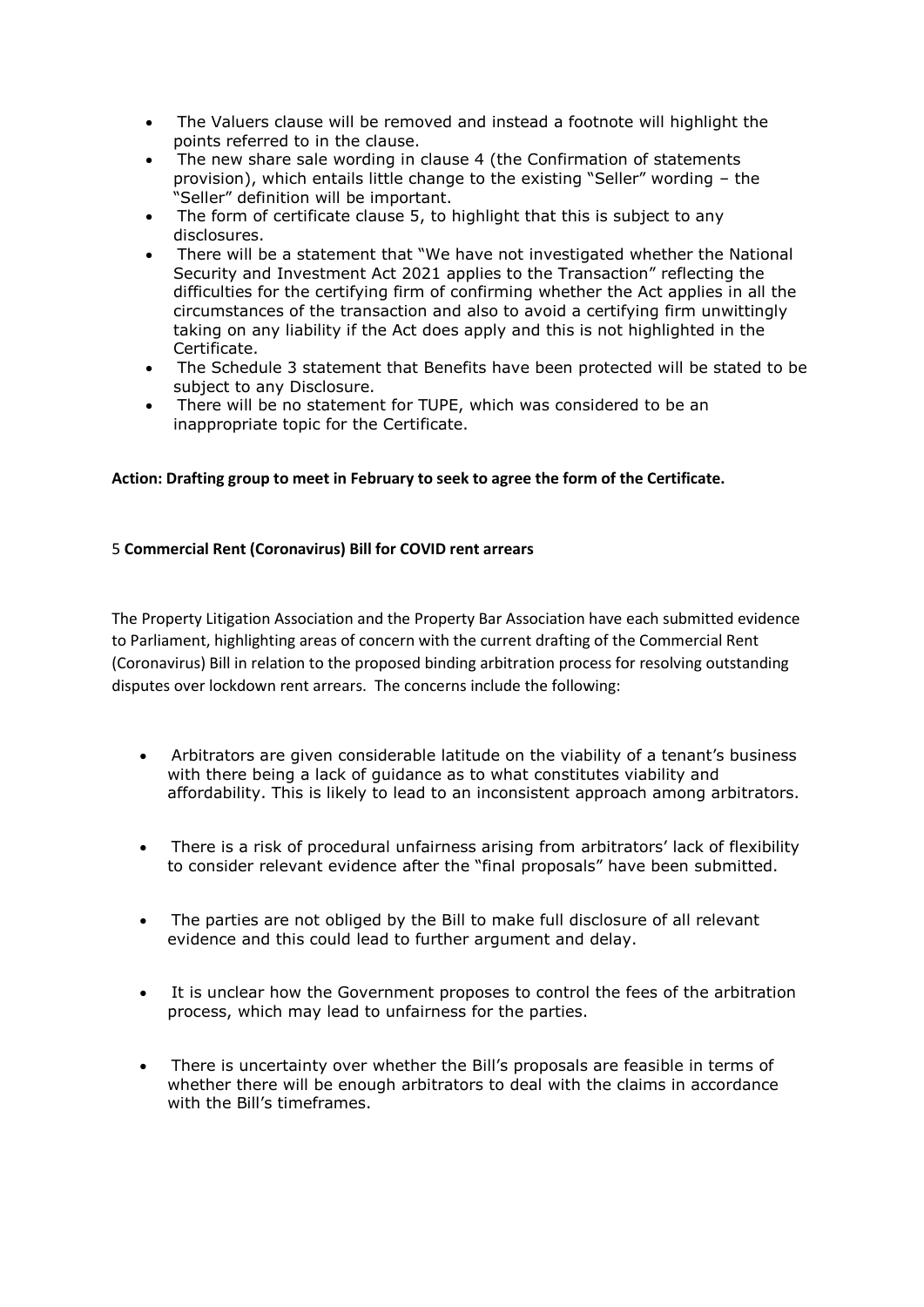- A number of parties appear to fall outside the ambit of the Bill such as guarantors and head tenants. It is unclear if a management company is bound by an award.
- The Bill is silent about proceedings pre-dating 10 November 2021.
- There is no provision dealing with service of documents.
- The Bill, in its current form, could destabilise negotiations between landlords and tenants, and key provisions require redrafting.

Further details can be found [here.](https://www.pla.org.uk/2022/01/press-coverage-of-the-plas-and-pbas-submission-on-the-serious-defects-in-commercial-rent-coronavirus-bill/)

The Government [recently circulated](https://www.gov.uk/government/publications/apply-for-role-of-arbitration-body-to-manage-rent-related-disputes-process-and-form) details of the Application process to become an approved arbitration body, but they fail to address most of the concerns highlighted above.

### **Action: This topic will be further addressed at the March Committee meeting.**

#### 6 **Queries raised on Borrower's solicitor's undertakings document**

Last year the Committee produced a form of letter from the borrower's solicitors to the lender's solicitors and the security agent/trustee including undertakings from the borrower's solicitors in relation to SDLT/LTT returns, HM Land Registry applications, deeds and notices.

The Committee has received a couple of pieces of feedback on the document.

First, the undertaking states that the obligation to make the Land Registry application within the priority period is conditional on the borrower's solicitors having received the DS1 in respect of existing charges to be discharged and evidence of identity for unrepresented parties. The feedback was that a lender's solicitor receiving the benefit of the undertaking would require the borrower's solicitors to make the Land Registry application within the priority period even if the DS1 etc. have not been received. For existing charges, unless there is a restriction on the title, the Land Registry would register the new charge and leave the old charge on the title until the DS1 is produced. If there is a restriction, the Land Registry will raise a requisition but at least the application will be on the day list and, unless cancelled, benefit from the priority period.

The Committee thanked the correspondent for the feedback, but considered that the undertaking was pitched in the right place and any departure from this would be for lenders to negotiate on a case by case basis.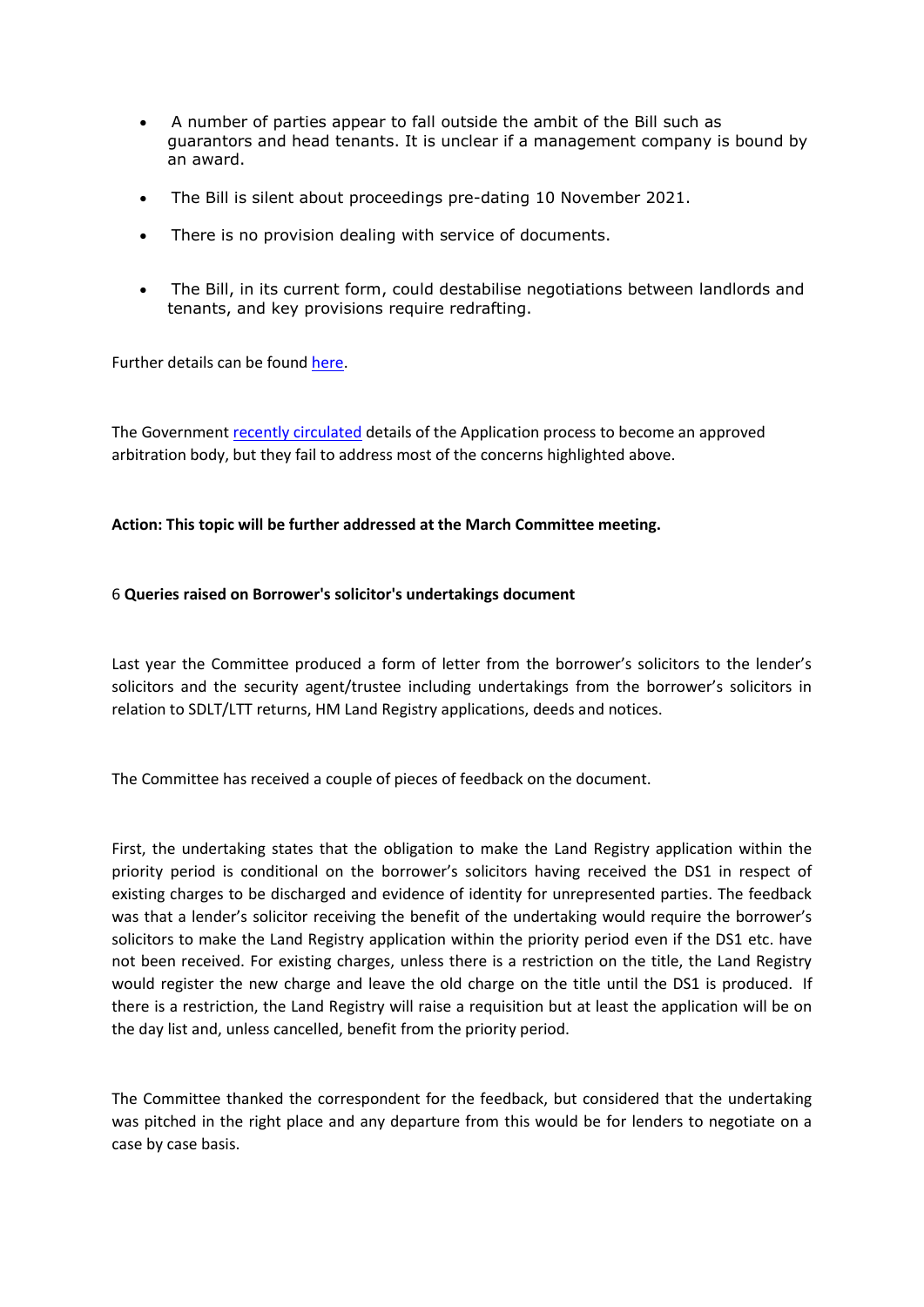The second point raised concerns that the borrower's solicitors may be exposed if their borrower client withdrew instructions between the undertaking being issued and the actions covered by the undertaking being satisfied. Again thanking the correspondent for the feedback, the Committee considered that this situation is relatively rare, and if of particular concern (perhaps due to a lengthy gap between issue of the undertaking and completion of the financing), is likely best solved with situation specific solutions.

## 7 **Impact of the National Security and Investment Act 2021**

The UK's National Security and Investment Act 2021 came into force on 4 January 2022. The UK now operates a regime that allows the Government to screen a wide variety of transactions for national security purposes. This regime may impact on corporate or asset transactions involving real estate and there may be a mandatory or voluntary notification to the Secretary of State. Members should familiarise themselves with the legislation.

## 8 **Government's announcement on the cladding crisis**

The Government has given residential property developers a deadline of early March 2022 to agree a fully funded plan of action to fix the cladding crisis in England. The Government has also announced a reset of its approach to protect tenants from the impact of the cladding crisis.

Michael Gove, the Secretary of State at the Department for Levelling Up, Housing and Communities, has written a letter to residential developers in which the Government states its expectation of clear commitments from developers to:

- Agree to make financial contributions this year and in subsequent years to a dedicated fund to cover the full outstanding cost to remediate unsafe cladding on 11-18 metre residential buildings;
- Fund and undertake all necessary remediation of residential buildings over 11 metres that the developers have played a role in developing (this includes both 11-18 metres and 18 metres+); and
- Provide comprehensive information on all residential buildings over 11 metres, which have historic fire-safety defects and which developers have played a part in constructing in the last 30 years.

The Secretary of State is prepared to take all steps necessary to make this happen, including restricting access to Government funding and future procurements, the use of planning powers, the pursuit of companies through the courts and the imposition of a solution in law if necessary. The Government will announce a decision on which companies are in scope to make funding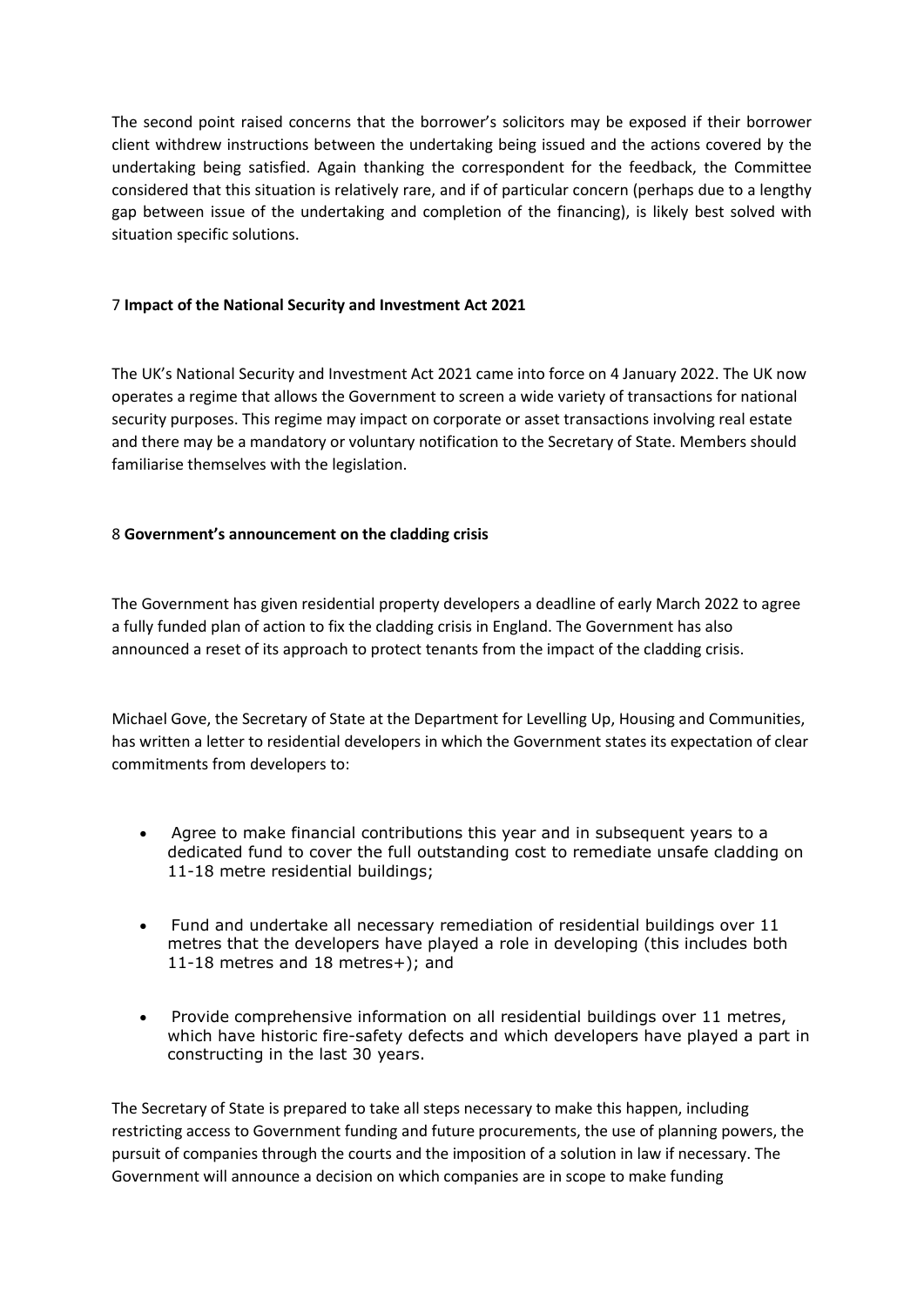contributions, but it is expected to cover all firms with annual profits from housebuilding at or above £10 million.

It is proposed that there will be new protections for tenants living in their own flats: with no bills for fixing unsafe cladding and new statutory protections for tenants within the Building Safety Bill.

The Government also intends to introduce amendments to the Bill to retrospectively extend the legal right of building owners and tenants to demand compensation from their building's developer for safety defects up to 30 years old. The Bill currently covers defects up to 15 years. The Committee queried whether it was clear from the legislation who is treated as a developer.

Lenders are encouraged by the Government to continue to minimise the use of EWS1 forms for medium and lower rise buildings. This is part of the Government's proposal to restore common sense to building assessments and the market, which includes an assumption that there is no risk to life in medium and low-rise buildings unless there is clear evidence of the contrary.

### 9 **Further thoughts on ESG drafting**

With the prevalence of articles and discussions in the property industry about ESG and sub-topics such as green lease drafting, the Committee will at the March Committee meeting share thoughts on how members are encountering ESG and connected issues.

**Action: Members are requested to share insights on ESG and green lease drafting at the March Committee meeting.**

### 10 **Government proposes changes to Electronic Communications Code following Consultation**

The Government published its [response](https://www.gov.uk/government/consultations/consultation-on-changes-to-the-electronic-communications-code/outcome/access-to-land-consultation-on-changes-to-the-electronic-communications-code-government-response#responses) on 24 November 2021 to the consultation on changes to the Electronic Communications Code.

The proposed changes include the following:

- A new duty for operators to consider ADR, with potential costs consequences for parties who refuse to engage.
- A new process for use against unresponsive landowners whereby operators can apply to the First-tier Tribunal to impose Code rights for a maximum of 6 years.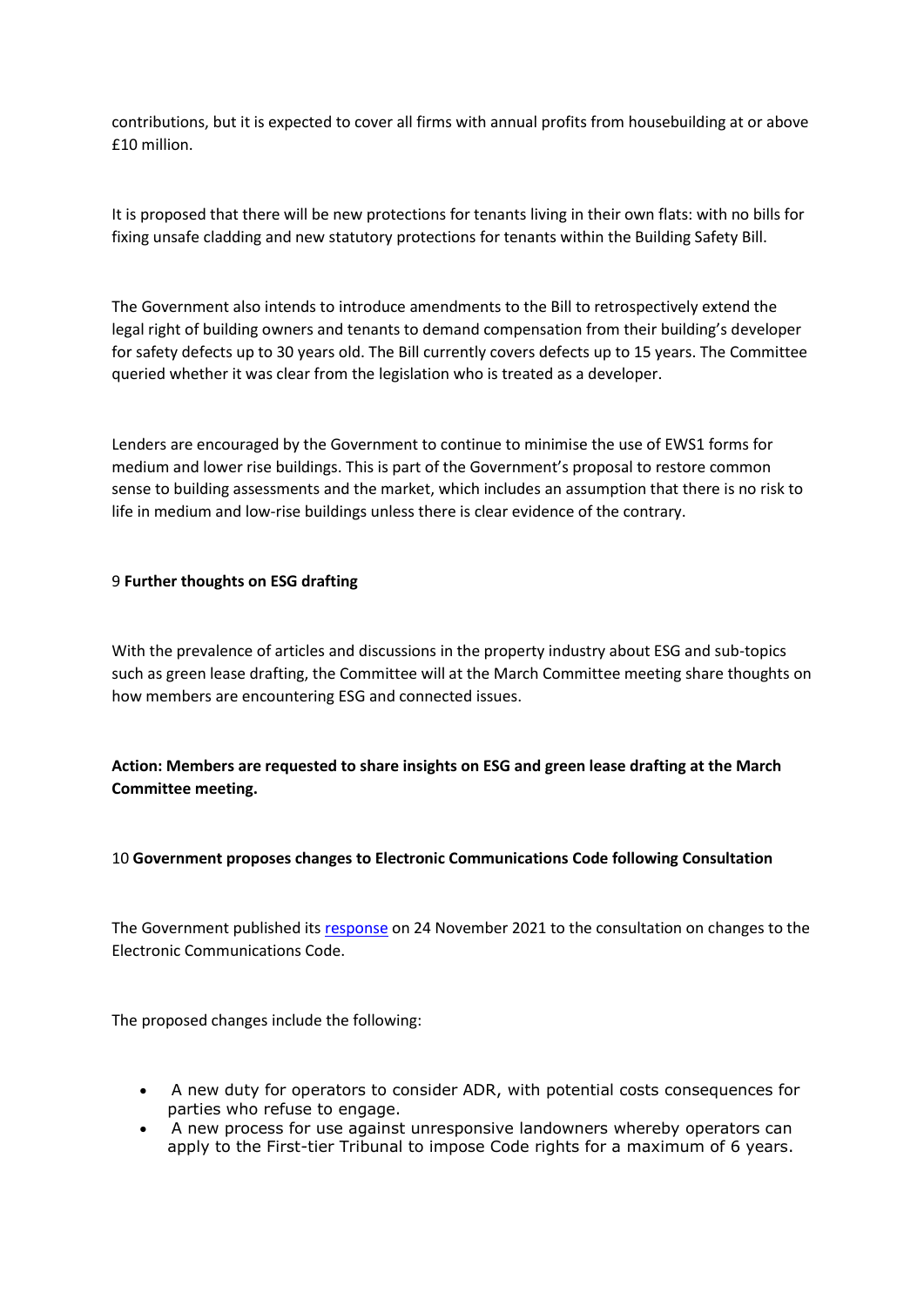- Changes are to be made to the definition of "occupier" so that if an operator exclusively occupies land, it will be able to obtain Code rights from the landowner or the party with rights to control the use of the land.
- Changes are to be made to the Landlord and Tenant Act 1954 to ensure that the procedures for dealing with renewal disputes and the terms of any new Code agreement are more closely aligned to Part 5 of the Code. Jurisdiction to deal with 1954 Act disputes is also being transferred to the First-tier and Upper Tribunal.

The changes are contained in th[e Product Security and Telecommunications Infrastructure Bill](https://bills.parliament.uk/bills/3069) which is currently going through Parliament.

# 11 **Update on publicity of new rent deposit deed, turnover rent report and other CLLS projects; Use of disclaimers for documents on Committee's webpages**

# **Action: Kevin to provide an update at the March Committee meeting. Matthew Rous also agreed to take away the point on the use of disclaimers.**

Matthew also mentioned the Social welfare solicitors qualification fund which seeks to tackle the issue of a deficit of junior social welfare solicitors. For more information on this, please click [here.](https://www.citysolicitors.org.uk/storage/2021/12/SWSQF-PR-6-Dec-21.pdf)

## 12 **Suggested changes to the CLLS Overseas legal opinion**

A correspondent had provided some suggested comments on the form of Opinion and the Committee thanked the correspondent for providing them. The Committee will consider these as part of its next review of the Opinion which will take place this year.

**Action: Volunteers are requested for this project to review the form of the CLLS Overseas legal opinion**.

13 **Minor update to the Asset and development management agreement Asset [and Development](https://www.citysolicitors.org.uk/clls/clls-precedent-documents/land-law-asset-development-management-agreement/)  Management Agreement – [The City of London Law Society ~ CLLS \(citysolicitors.org.uk\)](https://www.citysolicitors.org.uk/clls/clls-precedent-documents/land-law-asset-development-management-agreement/)**

A couple of minor changes have been made to the Asset and development management agreement, to the Notices provision and services provided. The changes are referred to in the linked document.

14 **AOB**